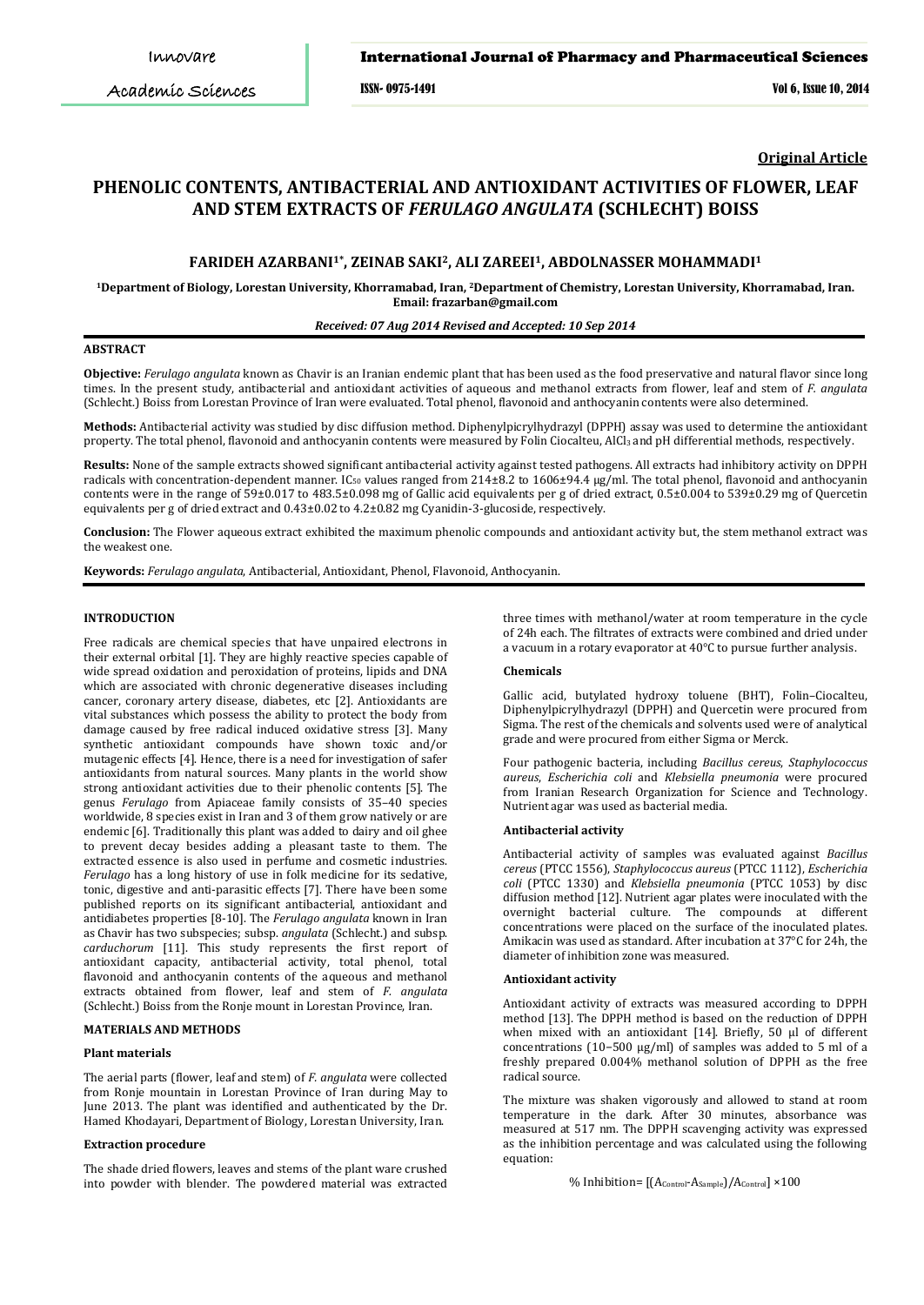Where A<sub>Control</sub> is the absorbance of DPPH without sample and A<sub>Sample</sub> is the absorbance of DPPH in the presence of sample. The results were compared to BHT as standard. Ability of sample to scavenge 50% of DPPH radicals was measured as IC50.

### **Total Phenolic Content (TPC)**

Total soluble phenols were determined using Folin-Ciocalteu reagent [25]. Briefly, 100 µl of sample (1 mg/ml) and different dilution of Gallic acid solution were added to 6 ml of distilled water. Then, Folin-Ciocalteu reagent (1 ml) was added and the contents of the tube were mixed thoroughly. After 3 min, 1.5 ml of 20% Na2Co3 solution were added. The reaction mixture was vortexed and the test tubes were placed in dark at room temperature for 2h with intermittent shaking. The absorbance was read against the blank at 765 nm. Phenol contents of the samples were calculated on the basis of the standard curve for Gallic acid. Total phenols were expressed as mg of Gallic acid equivalents (GAE) per g of dried extract.

# **Total Flavonoid Content (TFC)**

Total flavonoid content was measured using the aluminum chloride colorimetric assay [16]. 500 μl of extract (1 mg/ml) and different dilution of Quercetin solution were added to 10 ml volumetric flask containing 4 ml of water. To the above mixture 0.3 ml of 5% NaNO2 was added. After 5 minutes, 0.3 ml of 10% AlCl<sub>3</sub> was added, allowed to stand for 6 minutes, 2 ml of 1M NaOH was added and then distill water immediately added to a final 10 ml volume.

Then the solution was thoroughly mixed and the absorbance was measured against the blank at 510 nm. Total flavonoids were expressed as mg of Quercetin equivalents (QE) per g of dry weight of extract.

### **Total Monomeric Anthocyanin content (TMA)**

The TMA content was determined by the pH differential method described by Giusti and Wrolstad [17]. This method is based on the fact that anthocyanins absorb light at 520 nm at pH1.0 but not at pH 4.5. Thus, the difference in absorbance at 520 nm is directly proportional to anthocyanin concentration [18].

Sample extracts were diluted in a 1:12 ratio (v: v) with potassium chloride and sodium acetate buffers (pH 1.0 and 4.5, respectively) in separate vessels. After 15 min incubation at room temperature, the absorbance of each solution was read at 520 and 700 nm (to correct the haze) versus a blank cell filled with distilled water. Results were expressed as equivalents of Cyanidin-3-glucoside (C3G), which is the most common anthocyanin pigment found in nature [19].

$$
Anthocyanin (mg/l) = (A \times MW \times DF \times 10^3) / (\epsilon \times l)
$$

Where, A=(A520–A700)pH=1–(A520–A700)pH=4.5; MW=449.2 g/mol for C3G; DF=dilution factor; l=pathlength in cm;  $\varepsilon$ =26900 L mol<sup>-1</sup> cm<sup>-1</sup> for C3G; and 103 =factor for conversion from g to mg.

### **Statistical analysis**

All the experiments were performed in triplicate and results expressed as means ± SD. Statistical analyses were performed using one-way ANOVA by SPPS version 15.0 and Excel 2007. The P-values less than 0.05 were considered as significant.

### **RESULTS AND DISCUSSION**

### **Antibacterial activity**

In the current study, four different bacteria, namely *B. cereus*, *S. aureus*, *E. coli* and *K. pneumonia* were used to screen the possible antibacterial activity of extracts. The results show that none of the extracts displayed significant activity against microorganisms tested. However, the flower methanol extract at a concentration 120 µg/disc exhibited a weak activity (13 mm) against *B. cereus.* In a study by Taran et al. [20]. the essential oil of aerial parts of *F. angulata subsp. carduchorum* showed activity against *S. aureus* (MIC: 15 μg/ml).

However, Hosseini et al. [21]. reported that essential oils and extracts of *F. angulata ssp. angulata* exhibited no considerable activity against *Shigella boidii*, *Pseudomonas aeruginosa*, *Escherichia*  *coli*, *Staphylococcus aureus and Enterococcusfaecalis* even in the high concentration (10%).

### **DPPH radical scavenging activity**

DPPH is a stable free radical which has been commonly used to determine the antioxidant activity of natural compounds [22]. The method is based on the reduction of alcoholic DPPH solution in the presence of a hydrogen atom or electron donating antioxidant. The reduction capability of DPPH radical determines by the decrease in its absorbance at 517 nm induced by antioxidants [23]. Figure 1 shows the concentration-dependent free radical scavenging activity of the methanol extracts of the flower, leaf and stem of *F. angulata* compared with BHT. The results indicated that all methanol extracts of *F. angulata* have different levels of inhibitory activity on DPPH radicals.



**Fig. 1: DPPH scavenging activity of methanol extracts of** *F. angulata* **aerial parts and BHT.**

At a concentration 500 µg/ml, the scavenging activities of methanol extracts of the leaf and stem were 13% and 7.2%, respectively, while at the same concentration, that of the flower reached 79%. The DPPH scavenging activities of aqueous extracts are presented in Figure 2. It was observed that the activity increased in a concentration dependent manner. At a concentration 500 µg/ml, the scavenging activities of aqueous extracts of the flower, leaf and stem were 89%, 84.6% and 67.2%, respectively. As are shown in Table 1, the flower aqueous extract with an  $IC_{50}$  value of  $214\pm8.2$  µg/ml was superior to the other extracts studied, but the stem methanol extract  $(IC<sub>50</sub>: 1606±94.4 µg/ml was the weakest one. The aqueous extracts$ of the flower, stem and leaf exhibited a significantly higher inhibitory effect compared to their methanol extracts. In a study by Ghasemi Pirbalouti et al. [24] the  $IC_{50}$  value 28  $\mu$ g/ml was found for hydrodistilled essential oil prepared from the stem and leaves of *F. angulata* (Schlecht.) Boiss.



**Fig. 2: DPPH scavenging activity of aqueous extracts of** *F. angulata* **aerial parts and BHT.**

### **Total phenolic contents**

Phenolic compounds have been reported to be associated with antioxidant activity due to the presence of hydroxyl groups in their structures [25,26]. Therefore in the current study, levels of TP, TF and